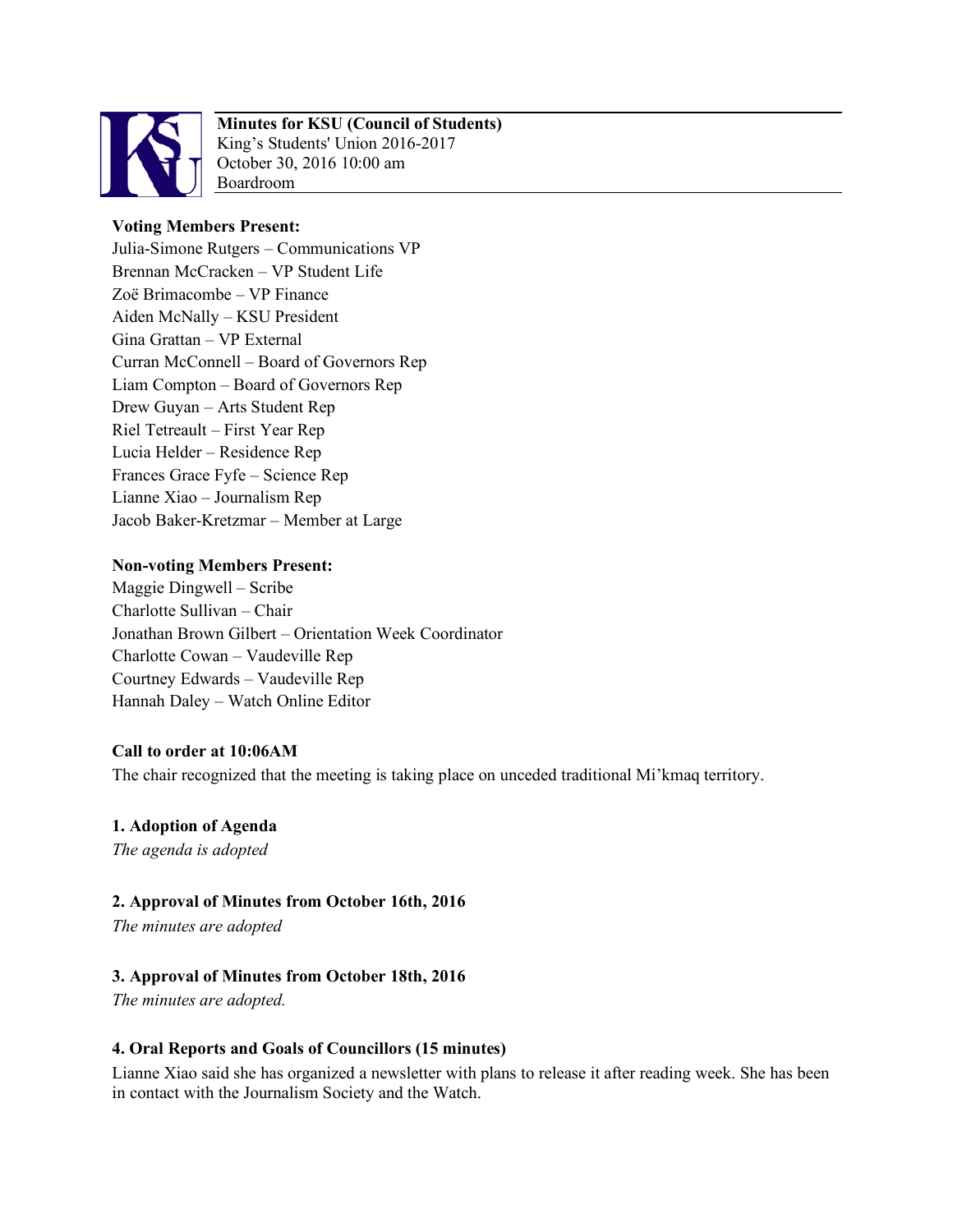Jacob Baker-Kretzmar said he has been writing the live blog at council. He said he has met with Aiden twice and together they decided to reduce meetings to the week before council. He said he went to a finance committee meeting and a BRC meeting.

Frances Grace Fyfe said she has been working on the Day of Action. On Monday she will be attending the first Dal Science Society meeting after which she will send out her first newsletter. She is going to create shareables for the Day of Action. She said that after reading week she would like arrange a meet and greet that will involve slime for Science Students.

Drew Guyan said she is working on a newsletter. She said it will be sent out after the DASS meeting. She said she has tried to contact people from the arts societies, but has not heard back yet.

Curren McConnell said he has been working with Liam Compton to draft some form of communication. He said he cannot tell us until the next council meeting and until they have more things planned.

Lucia Helder said he has met with other first year representatives and they are planning a Cue Cards and Cocoa so FYP students can study for midterms before the Day of Action. She said she was planning on having a 'What Do You Want?' meeting to see if students have any ideas for improvements for residence or events they want to see.

Riel Tetreault said he has also been working on the Day of Action and has been planning the Cue Cards and Cocoa event along with Lucia Helder.

## **5. Reports of the Executive Committee (attached) 5.1: Report of the President**

Riel Tetreault asked how often the Alex Fountain Lecture is. Aiden McNally replied that they are yearly events but that the timing of them often changes depending on when the speaker is available.

### **5.2: Report of the Student Life Vice President**

#### **5.3: Report of the Financial Vice President**

Riel Tetreault asked what scab labour was. Zoë Brimacombe said that it is when a place employees nonunionized workers to cross the picket line when their own employees are out of work.

#### **5.4: Report of the External Vice President**

#### **5.5: Report of the Communications Vice President**

#### **6. Report of the Orientation Week Coordinators**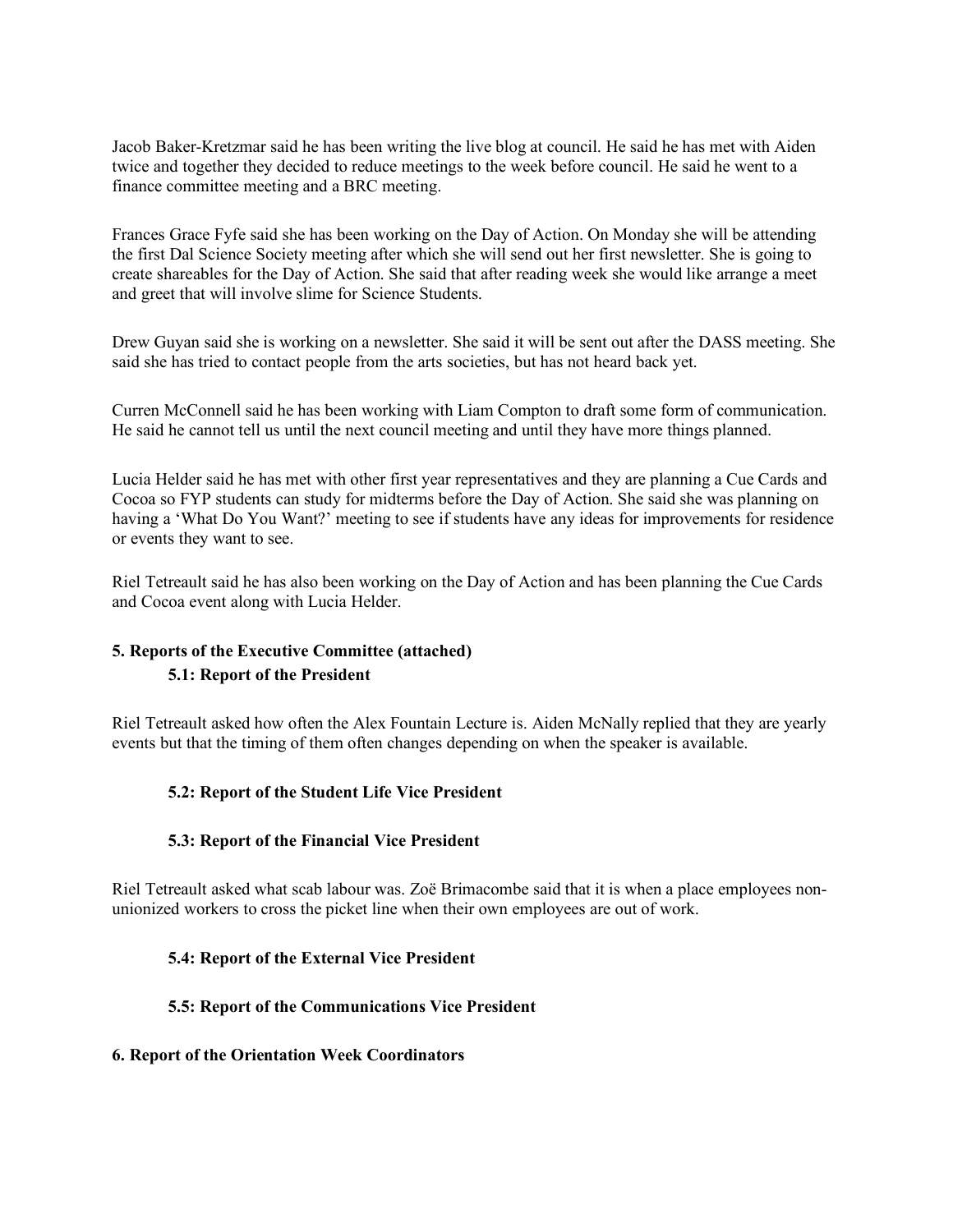Jacob Baker-Kretzmar asked if the O-Week Van ran for limited hours this year. Jonathan Brown Gilbert said he was not sure if the hours were reduced. Aiden McNally said the van was only advertised to be running from 4PM until 1AM, but they always had it in case of emergency.

Aiden McNally said she thought the O-Week document was very comprehensive and thought it was going to be very helpful for the coming years.

Jonathan Brown Gilbert said this year was a lot of system building. He said there was a folder with documents, and lists of numbers and resources on the google drive to be transferable and help future O-Week coordinators

### **7. Action Items**

### *Funding Requests*

7.1 BIRT The King's Foreign Film Society receive \$33 in contingent funding to purchase bread and cheese for a screening of Day for Night on November 1st. *Moved by Zoë Brimacombe Finance Committee recommends approval*

Zoë Brimacombe said this is a routine funding request and explained the meeting.

*The motion is adopted.* 

7.2 BIRT the King's Wordsmiths receive \$25 to purchase a gift card to the King's Bookstore as a prize for a 6 Word Story Competition that ends November 21st. *Moved by Zoë Brimacombe Finance Committee recommends approval*

Zoë Brimacombe explained what the Wordsmiths were. She explained that the stories written will also be published in their journal.

Aiden McNally asked if the six word story was exactly what she thought it was. Zoë said yes it was.

Julia-Simone Rutgers said that six word stories were adorable and that this funding request was adorable and that she supported it.

#### *The motion is adopted.*

7.3 BIRT the Dal/King's Fashion Show Design Society receive \$1000 in non-contingent funding to help cover the costs of putting on their Vaudeville Fashion Show Fundraiser on March 5th. *Moved by Zoë Brimacombe Finance Committee recommends amendment*

Zoë Brimacombe would like to give a couple of notes. There are several King's students involved and normally 30-50 King's students attend the event.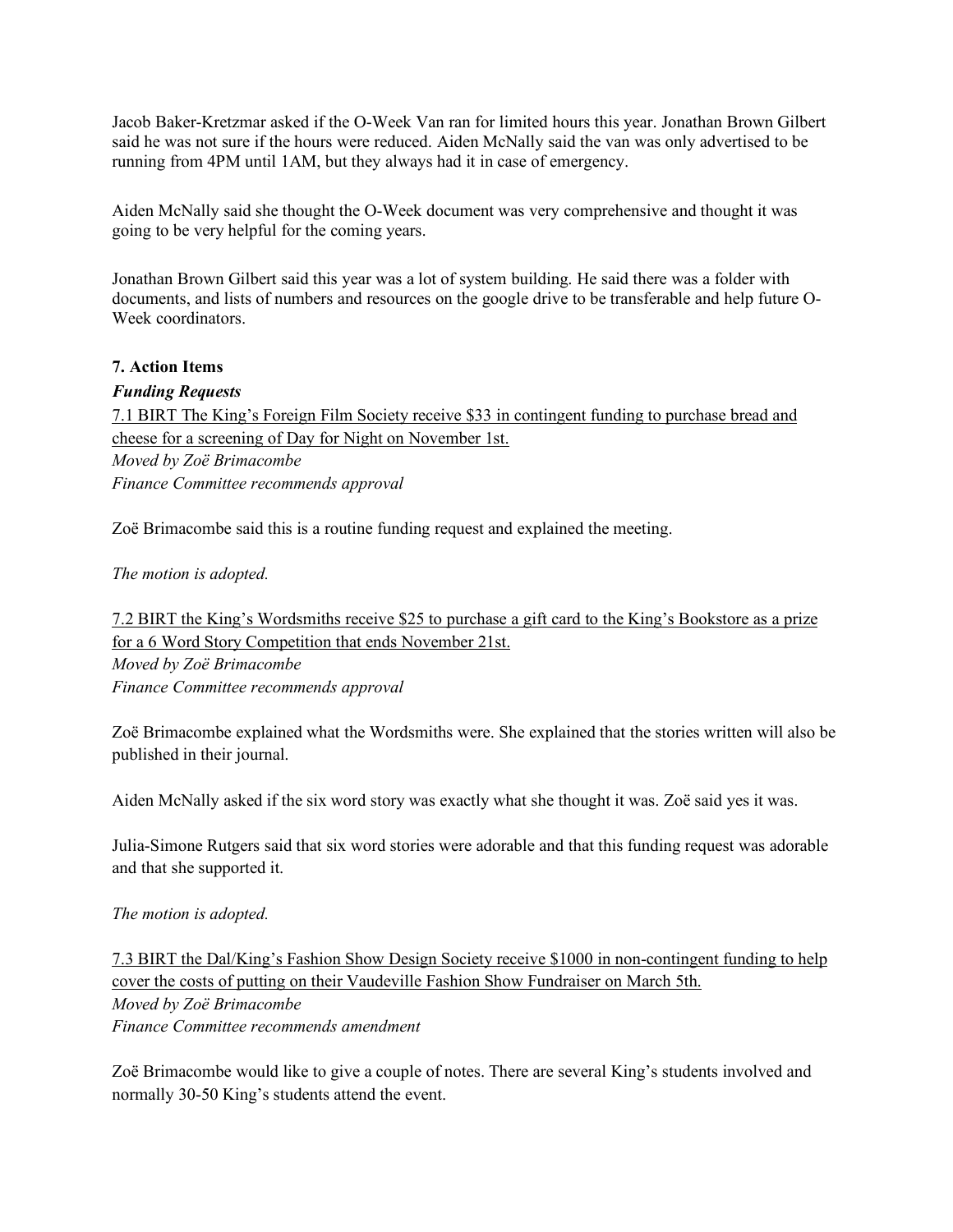Charlotte Cowan and Courtney Edwards are co-presidents of the society. Charlotte Cowan brought a list of B00 numbers of the roughly 20 King's students who are involved in the show for designers and models this year, not yet make-up. She said they have had King's students ask about getting involved backstage at the show.

Courtney Edwards has been trying to reach out to the King's community. She said they have made FYP announcements and reached out to societies on campus. They have written to TWAK and are involved with the King's photography society.

Aiden McNally asked about the charity. Courtney Edwards said that the charity this year is Lang House. She said they want to support a different charity every year, depending on the choice of the executive. Courtney Edwards explained that Lang House is a local charity in Halifax. It is a drop in centre for youth living with mental health issues. She explained that 100% of the ticket proceeds go straight to the charity.

Courtney Edwards said they sell tickets for \$10 and the first 50 tickets are \$5. She said they host Facebook and other social media contests to win free tickets in order to make it as accessible as possible.

Zoë Brimacombe asked to give a background on the budget. She said they are asking for \$3,500 in total with \$1000 of the money coming from King's. Last year \$1,000 was approved and \$500 was approved the year before. Zoë would like to suggest an amendment.

Jacob Baker-Kretzmar asked about the price of the tickets and attendance. Charlotte Cowan said that last year they estimated 300 students would attend. Courtney Edwards said they give away a lot of free tickets for their show so that they can reimburse people for their work. Jacob asked how much they were planning on being able to give to charity. Courtney said around \$1,500-\$2,000.

Aiden McNally prefaced her question with approval of their outreach with King's students. She asked about renting the McInnes room. Charlotte Cowan said that they could rent the room for free, which lowered the cost compared to finding a stage off campus. She explained that on campus made it more accessible.

Jacob Baker-Kretzmar asked how they were going to get all their funding and where the funding would come from. Courtney Edwards explained that they refused to take money out of the donations and so the executives often pay out of pocket.

Brennan McCracken asked if their funding from the DSU and DalAfter Dark had already been approved. Courtney Edwards said no, and that since their event had to be moved to a Sunday DalAfter Dark may not be able to fund them.

Gina Grattan asked Zoë Brimacombe about society funding budget in general at this point. Zoë Brimacombe said the KSU had \$15,093 at the start of the year, and now only had \$11,339.43 for the rest of the year.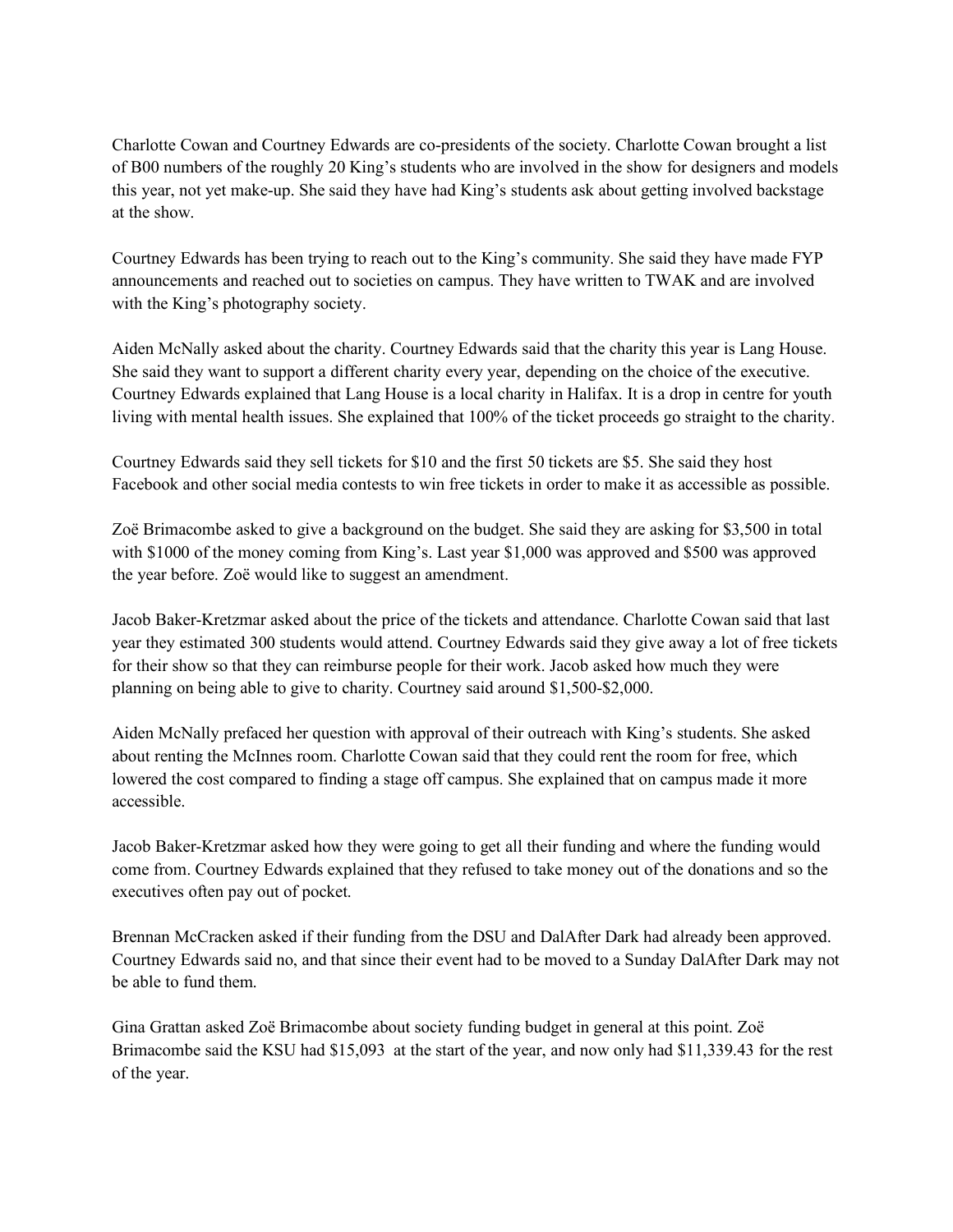Aiden McNally asked about the funding from the DSU. Courtney Edwards said they were looking for a sponsorship from the DSU and they will find out sometime at the end of January.

Aiden McNally would like to speak in favour of this motion in the full amount. Her concerns had been answered and she appreciated the thought of access for students.

### *The motion is adopted.*

Julia-Simone Rutgers motioned to recess for nine minutes at 11:09AM

Session recommenced at 11:17 AM

7.4 BIRT the Early Modern Studies Society receive \$160 in non-contingent funding to purchase wine and cheese for the launch of their journal Babel on November 2nd. *Moved by Zoë Brimacombe Finance Committee recommends approval*

Zoë Brimacombe said that this funding request was tabled at the last meeting as it had not included an alcohol funding and approval form and lacked an in depth budget. The EMSS has excess funds in their bank account and they currently have enough to put \$45 into this funding request and around \$180 for a different funding request, with around \$125 left in their bank account.

Drew Guyan asked if they said how many people will attend their launch. Zoë Brimacombe said they specified how many people will be there around 60.

Aiden McNally asked if this would be last year's Bable edition. Jacob Baker-Kretzmar nodded yes.

*This motion is adopted.* 

7.5 BIRT EMSS receive \$500 in non-contingent funding to print 75 copies of the journal *Babel. Moved by Zoë Brimacombe Finance Committee recommends approval*

Zoë Brimacombe explained that the journals will be printed at around \$6.66 each.

Gina Grattan asked if it would be beneficial to change the funding to contingent funding. Jacob Baker-Kretzmar said it would not as the bill would be too large for a society executive to pay out of pocket. Zoë Brimacombe said that in the past the KSU has paid an invoice for a society.

### *The motion is adopted.*

7.6 BIRT the Contemporary Studies Society receive \$284.14 in contingent funding to purchase drink tickets, snacks, and prizes for a Trivia Showdown being co-hosted with EMSS on November 22nd in the Wardroom.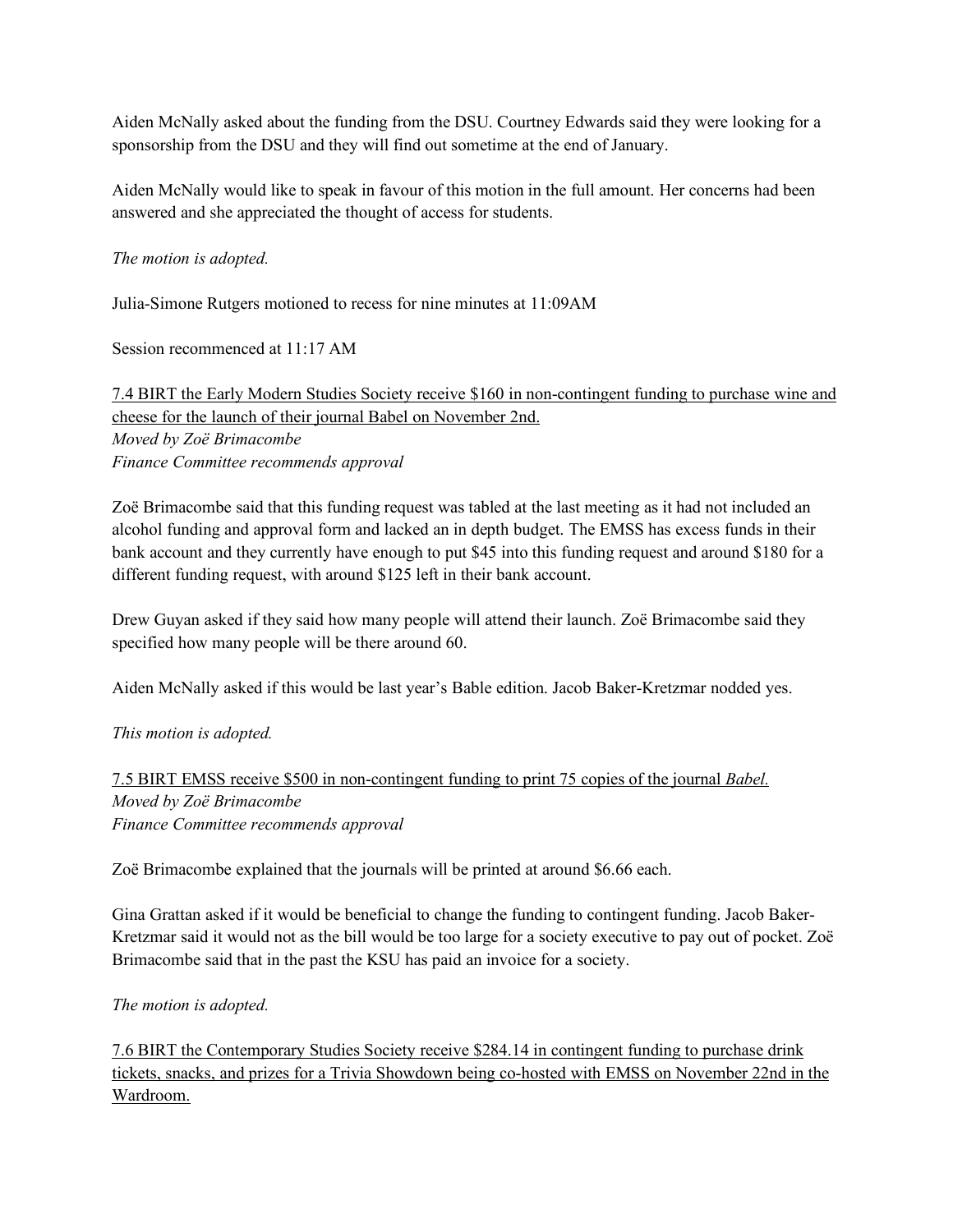## *Moved by Zoë Brimacombe Finance Committee recommends approval*

Zoë Brimacombe explained that the EMSS and CSS will be hosting three rounds of trivia with drink tickets.

Jacob Baker-Kretzmar said he was a co-president for the CSS and explained the event. He said the funding request was contingent because of the funds left in their bank account. They plan to drain their bank accounts to put money towards food and drinks.

Aiden McNally asked about the max total this event would cost. Zoë Brimacombe said the total is broken down for both societies combined into \$945 for the event split between the societies.

*The motion is adopted. Jacob Baker-Kretzmar abstained.* 

7.7 BIRT EMSS receive \$292.50 in contingent funding to purchase drink tickets, snacks, and prizes for a Trivia Showdown being co-hosted with CSP Society on November 22nd in the Wardroom. *Moved by Zoë Brimacombe Finance Committee recommends amendment*

Zoë Brimacombe explained the difference in funding requests between societies is a bank balance difference. She would like to amend this budget to be strike out 292.50 and replace with 192.50. Gina Seconds it.

Aiden McNally asked if we were certain that the amount in the bank is not allocated for an event that hasn't happened yet. Zoë Brimacombe said yes.

Jacob Baker-Kretzmar said that the EMSS society had planned on making t-shirts. Zoë Brimacombe said the response she got was that the money was for events later in the year and that the society can apply for individual funding for those events.

Curran McConnell asked about whether the amendment had been run by the EMSS. Zoë said no. Curren asked if this amendment would cause a problem. Jacob said he wrote the funding request with the EMSS and that the amendment makes sense.

Aiden McNally said she was not speaking in favour of the amendment.

Julia-Simone Rutgers said that the next council meeting was before the event so they could apply for additional funding if needed.

Zoë Brimacombe said Aiden McNally had a good point but that she was still in favour of the amendment.

*The amendment is adopted.*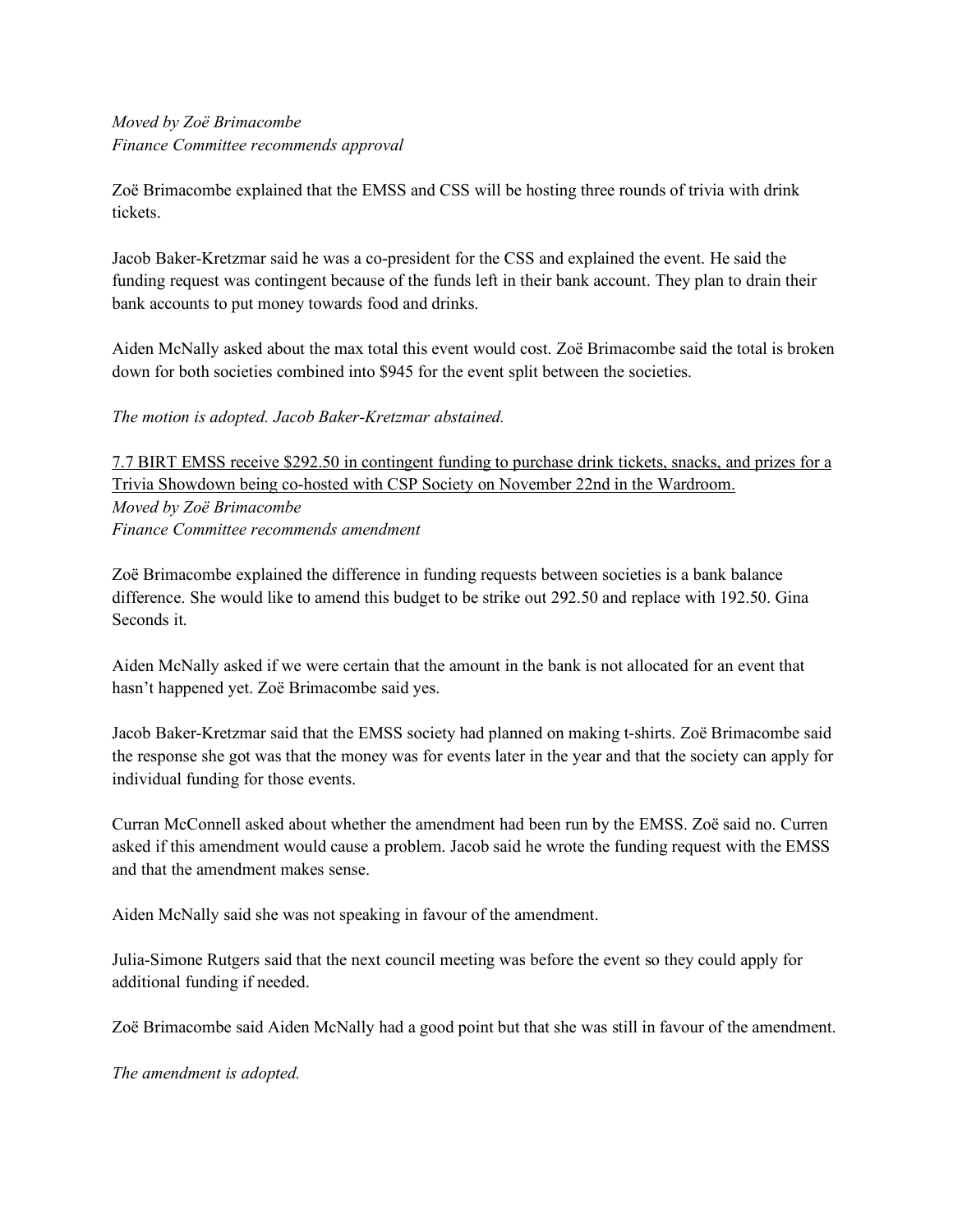The motion now reads "<u>7.7 BIRT EMSS receive \$192.50 in contingent funding to purchase drink tickets</u>, snacks, and prizes for a Trivia Showdown being co-hosted with CSP Society on November 22nd in the Wardroom."

Julia-Simone Rutgers asked about how they were going to police drink tickets with underaged students. Jacob Baker-Kretzmar said there would be non-alcoholic options but that he would work with the EMSS to find a way to make sure drink tickets were only used one per registered, of-age student.

*The motion is adopted. Jacob Baker-Kretzmar abstained.* 

7.8 BIRT the Arts Abstract receive \$99.75 in contingent funding to pay for film and developing for Shots on a String, running throughout the year in the wardroom. *Moved by Zoë Brimacombe Finance Committee recommends approval*

Zoë Brimacombe explained the funding request was for five rolls of film for the camera needed for Shots on a String.

Jacob Baker-Kretzmar said this is the 4th year of Shots on a String and that it has been successful. The camera will be placed near the garbage area.

Brennan McCracken would like to speak in favour because it is an inventive use of society funding.

*The motion is adopted. Jacob Baker-Kretzmar abstained.* 

#### *Honoraria*

7.9 BIRT that Sam Cotton receive the second half of his honorarium as Orientation Week coordinator for 2016. *Moved by Aidan McNally*

Aiden McNally said that the next three honoraria votes are for the O-Week coordinators. Aiden is in favour of all three of these motions. She said that everything they needed to complete to get their honoraria is finished.

Aiden said she was thrilled with how O-Week went.

Aiden said Sam Cotton had great energy and was a joy to work with. He put in a lot of hours this summer and during O-Week itself.

Brennan McCracken would like to note the amount of honoria. 1,500 is total, this is voting on 750 for their second half. He is so in favour of this motion.